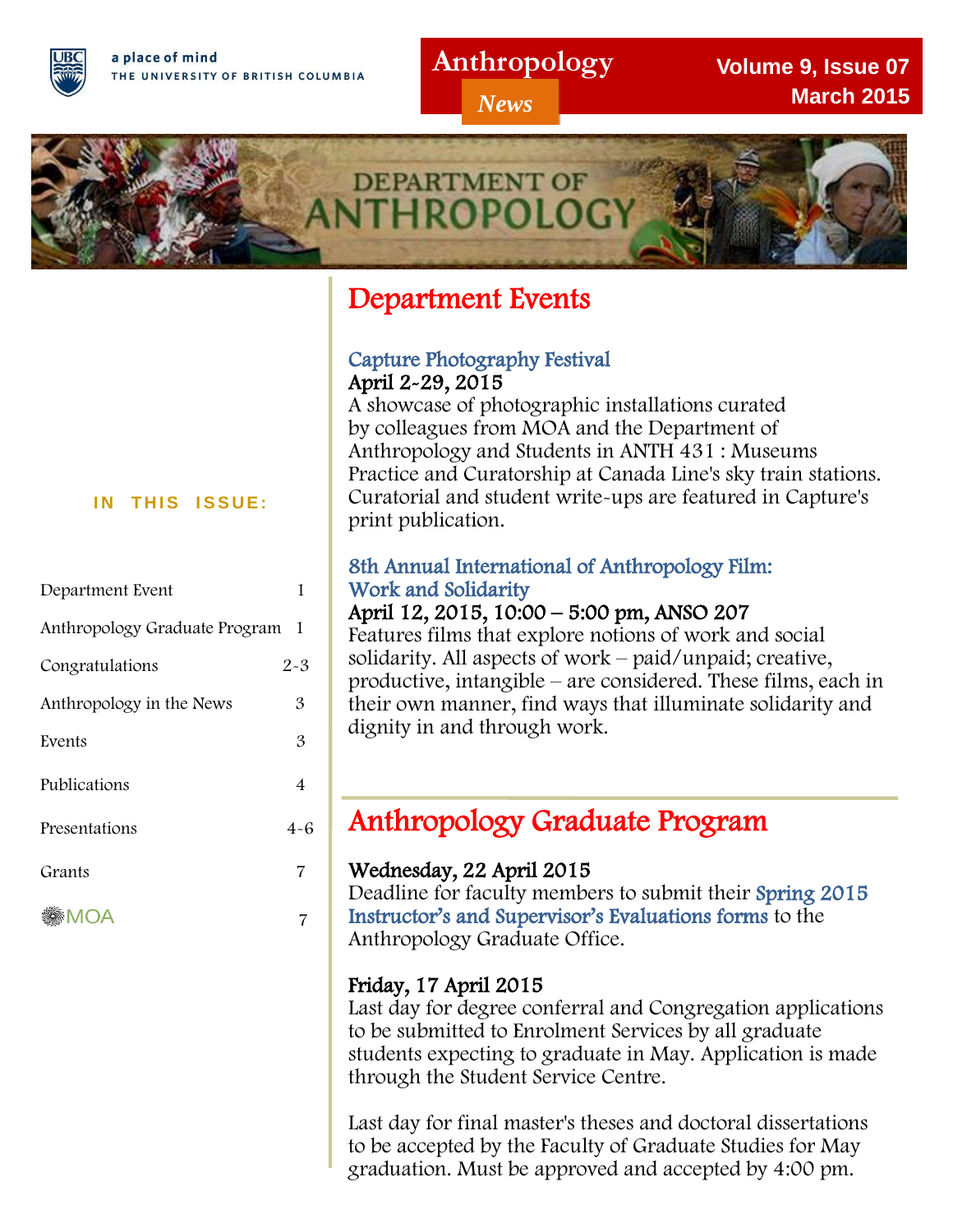## ٦ Congratulations

Nicole Aleong (ASA co-president), awarded the 2015 Dean's Award for Outstanding Leadership in the Faculty of Arts. This award recognizes an exceptional graduating student who has made a significant impact during their time at UBC through their passion for learning, as well as depth, impact and scope of their involvement. Nicole was also nominated

for the Dean's Outstanding Leader from UBC to Beyond.



*Nicole is an aspiring design anthropologist with a passion for lifelong learning and building connections with others.*

*As an anthropology undergraduate student, Nicole serves to engage her community through the sharing of stories and experiences, and has made outstanding contributions to the Department of Anthropology, the Faculty of Arts, and the greater UBC community.*



Mascha Gugganig: Visiting fellow (non-stipendiary) at the Science, Technology & Society (STS) Program at Harvard University for 2014-2015.

Mascha Gugganig's photograph, "Hawaii Cardboard", was selected as the 2015 cover image for Anthropology and Environment Society Facebook page.

 [Click this link: 2014](https://www.facebook.com/127205994087700/photos/a.129975720477394.27282.127205994087700/490263277781968/?type=1&theater)  [Cover Photo Contest](https://www.facebook.com/127205994087700/photos/a.129975720477394.27282.127205994087700/490263277781968/?type=1&theater)  [Winner](https://www.facebook.com/127205994087700/photos/a.129975720477394.27282.127205994087700/490263277781968/?type=1&theater)  ٦

 [Click this link for the](http://www.anthropology-news.org/index.php/2015/02/02/anthropology-and-environment-society-presidents-report/)  [Anthropology and](http://www.anthropology-news.org/index.php/2015/02/02/anthropology-and-environment-society-presidents-report/)  [Environment Society](http://www.anthropology-news.org/index.php/2015/02/02/anthropology-and-environment-society-presidents-report/)  [President's Report](http://www.anthropology-news.org/index.php/2015/02/02/anthropology-and-environment-society-presidents-report/) ٦

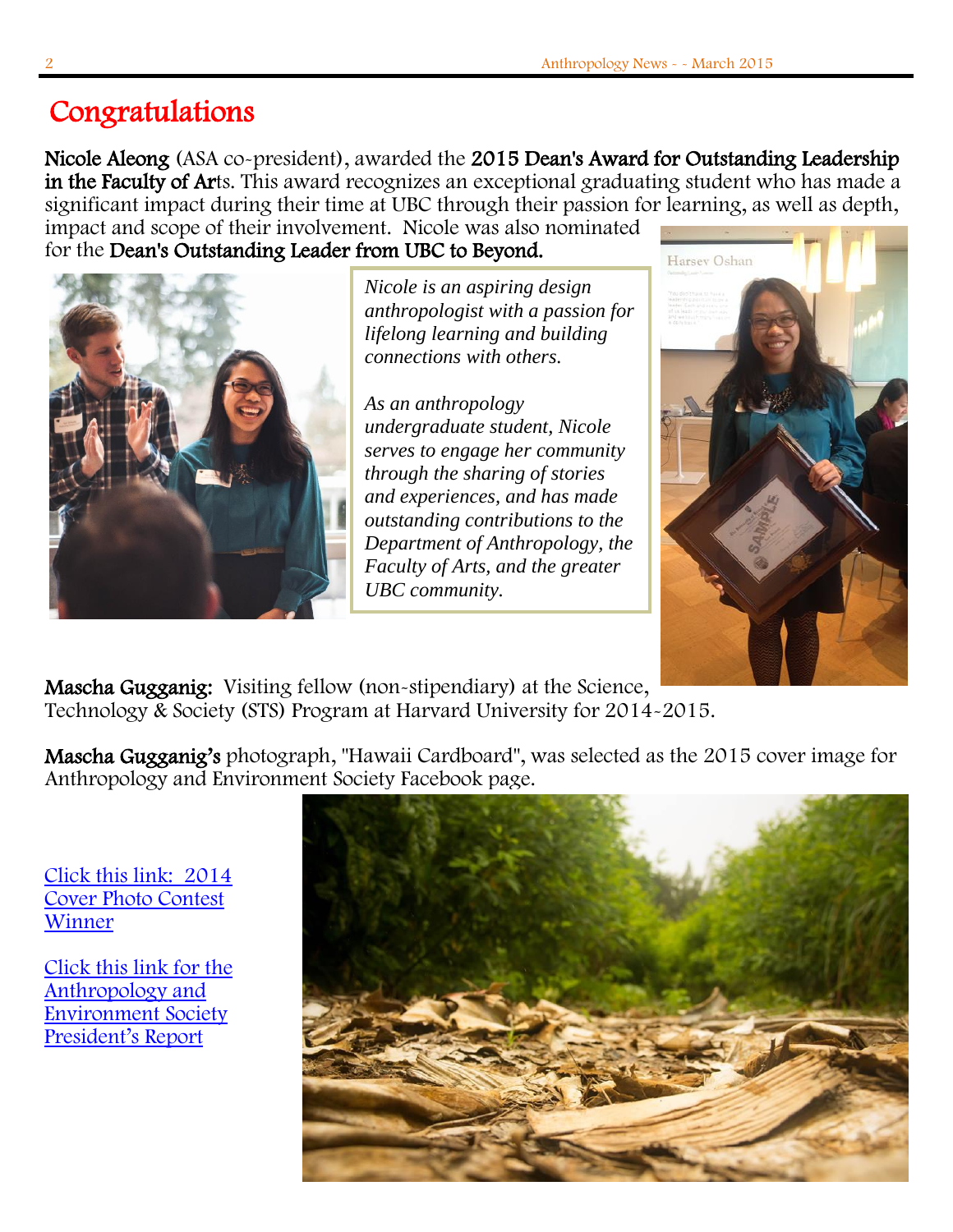٦ Jennifer Kramer: Native Art of the Northwest Coast: A History of Changing Ideas (edited by Charlotte Townsend-Gault, Jennifer Kramer and Ki-ke-in, UBC Press: Vancouver 2013) received the Prince George Public Library Jeanne Clark award for best publication on Northern History, March 22, 2015.

Diana Marsh: Awarded a two-year Andrew W. Mellon Post-Doctoral Curatorial Fellowship at the American Philosophical Society in Philadelphia.

## Anthropology in the News

Millie Creighton was interviewed for and quoted in an article appearing in the Globe and Mail, Thursday, March 26, 2015 entitled, 'McGill Program Empowers Women in Japan', by Darah Hansen.

R.G. Matson was featured in the article, "Cedar Mesa Basketmaker II: The story continues." Archaeology Southwest 28(3&4): 24-30.

Mark Turin hosted BBC World Service Radio's two-part feature series on linguistic diversity and language endangerment in Bhutan and Burma, entitled 'On Language Location', March 2015.

# **Events**

As part of the Japan and East Asia/Asia speaker's series and discussion group, Dr. Philip Seaton from Hokkaido University gave a talk entitled: 'Rethinking the Japanese Empire from an Indigenous People's Perspective' with Dr. Jeff Gayman from Hokkaido University giving commentary, on Friday, March 6 in AnSo 134 from 4:00-5:00 p.m. (Organized by Millie Creighton.)

As part of the Japan and East Asia/Asia speaker's series and discussion group, filmmaker Ian Thomas Ash gave a presentation entitled: 'The Fukushima Nuclear Disaster and the Making of the Film A2-B-C' on Monday, March 9, from 3:00-4:00 p.m. (Organized by Millie Creighton.)

As part of the Japan and East Asia/Asia speaker's series and discussion group, Dr. Rebecca Corbett from Stanford University gave a talk entitled; ' Learning to Be Graceful: Japanese Women and the Study of the Tea Ceremony' on Wednesday, March 18 from 1:00-2:00 p.m. (Organized by Millie Creighton.)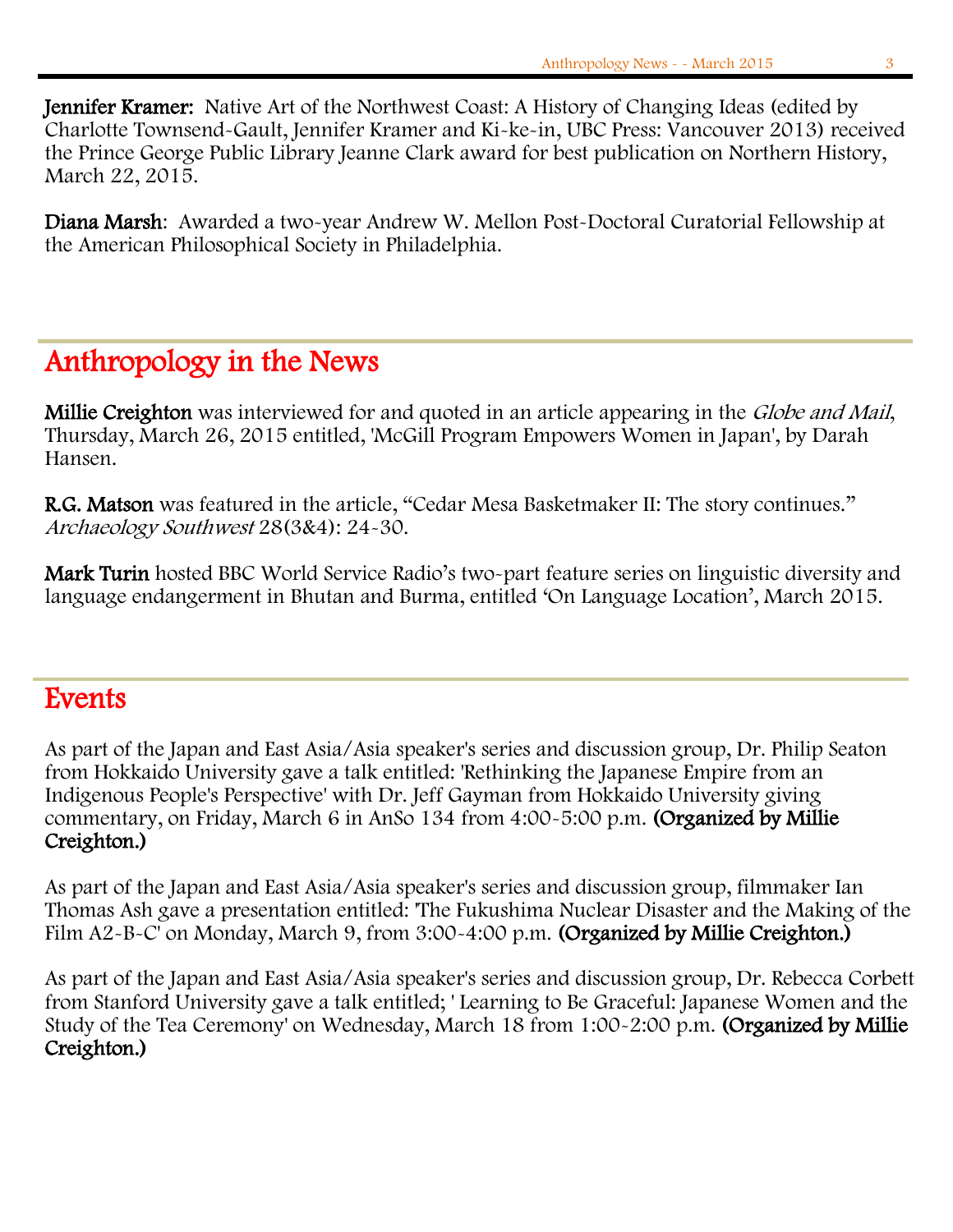## I Publications

## John Barker

2014 Review of "Moral Anthropology: A Critical Reader," edited by Didier Fassin and Samuel Lézé. Anthropological Forum. DOI: 10.1080/00664677.2014.943139

## Millie Creighton

2014. 'Wasuren!--We Won't Forget! The Work of Remembering and Commemorating Japan's and Tohoku's (3.11) Triple Disasters in Local Cities and Communities'. Journal of Global Initiatives: Policy, Pedagogy, Perspective , vol. 9, no. 1, pp. 97-119.

## Diana Marsh

2015 "Reassembling the Social Life of a Medicine Man: Reassessing otherness, agency and authorship in the Wellcome Archives." Journal of Material Culture I-35, http://mcu.sagepub.com/content/early/2015/04/07/1359183515578977.full.pdf+html.

## Carol E. Mayer

2015 A green Dress: Vanuatu. In Trophies, Relics and Curios? Missionary Heritage from Africa and the Pacific. Karen Jacobs, Chantal Knowles and Chris Wingfield, eds. Pp. 131-138. Sidestone Press, Leiden

Zazula, G.D., MacPhee, R.D.E., Jessica Z Metcalfe, Reyes, A.V., Brock, F., Druckenmiller, P.S., Groves, P., Harington, C.R., Hodgins, G.W.L., Kunz, M.L., Longstaffe, F.J., Mann, D.H., McDonald, H.G., Nalawade-Chavan, S., Southon, J.R.

2014. American mastodon extirpation in the Arctic and Subarctic predates human colonization and terminal Pleistocene climate change. Proceedings of the National Academy of Sciences of the United States of America 111: 18460-18465.

## Mark Turin

2014. Book 2.0: Digital Humanities. 4 (1 & 2). Edited by Mark Turin & Mick Gowar. 149 pages.

# Presentations

#### Millie Creighton

2015 "Affected Communities in Northern Japan Struggle for Recovery," on Wed. March 11, 2015 on the panel 'The Triple Disaster in Japan on March 11, 2011--Four Years Later,' as part of the Special Events to Mark the 3.11 Disaster in Japan Presented by the Centre for Japanese Research, UBC on the fourth anniversary, March 11, 2015.

## Millie Creighton

2015 performed a Japanese Noh drama chant and also performed a 2015 Noh Shimai (dance) called Takasago as a duet partnered with Yasuko Okada (wife of the Consulate General of Japan to Vancouver) at the Simon Fraser Centre for the Arts on March 12, 2015.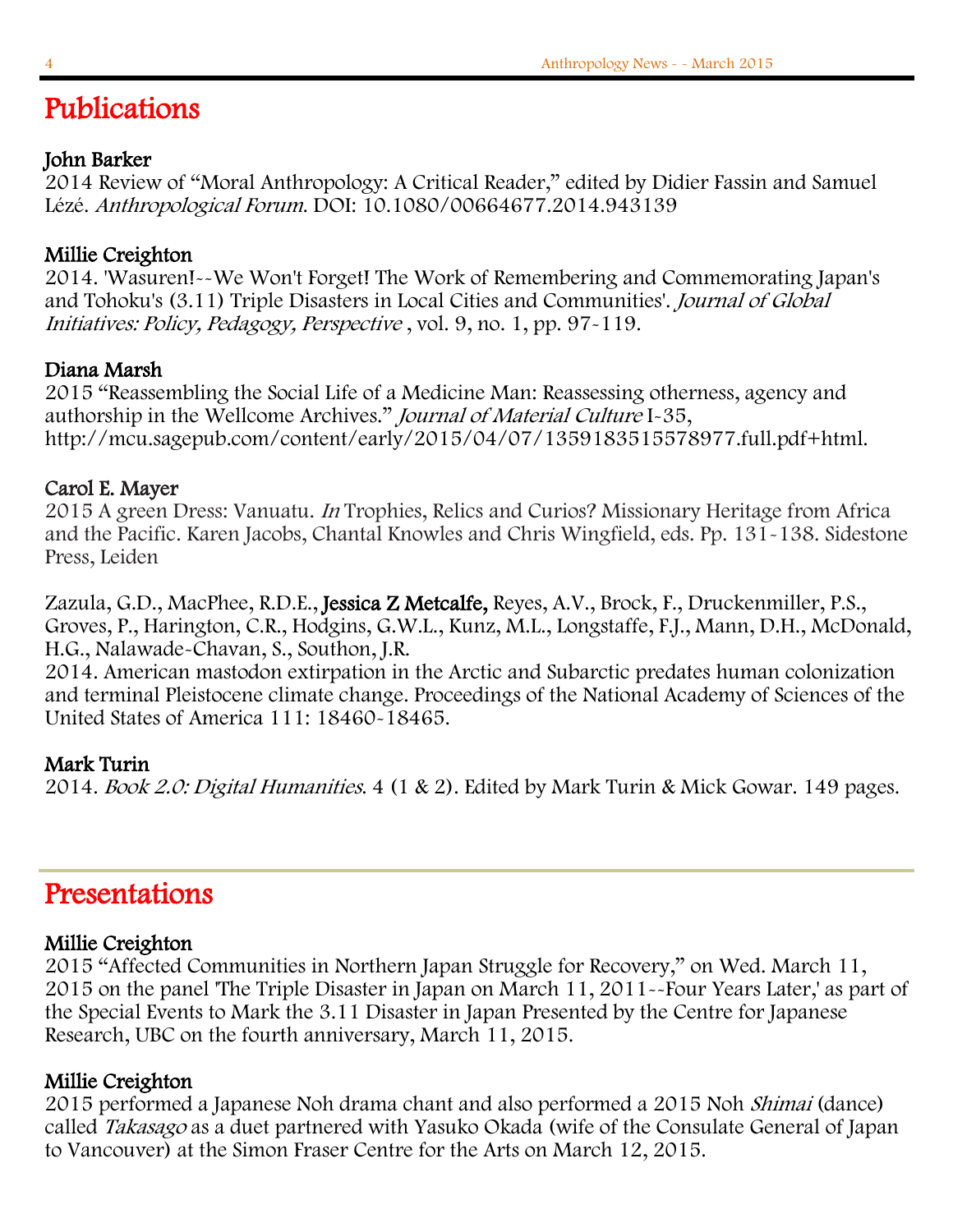#### Millie Creighton

2015 Selected to give opening remarks at a reception on March 13, 2015 held at the residence of the Consulate General of Japan in Vancouver in honour of the visit of Noh master Tsunao Yamai of the Komparu School of Noh, and the Noh performance held at the SFU Centre for the Arts.

## Mascha Gugganig

 2014 The Right to Know GMO? Attempts at cleaning up a poisoned paradise. Paper presented at the workshop "On the Scale of Worlds": Technoscience and Global Governance. STS Program, Harvard Kennedy School, October 10.

#### Mascha Gugganig

 2014 Knowledge Production at the Fringes: Intersections between Education and Activism on the Island of Kauaʻi. Paper presented at the Annual meeting of the American Anthropology Association, Washington DC, December 4.

#### Mascha Gugganig

 2015 Guest speaker at lecture "Weiterstudieren im Ausland?" ["Continuing studies abroad?"], Department of Social and Cultural Anthropology, University of Vienna, January

#### Jennifer Kramer

2015 "When the Visual is Political: Cultural Belongings and Central Northwest Coast Material Culture" in Symposium Past Matters: Teaching History Through Material Culture, UBC March 6, 2015.

#### Carol E. Mayer

2015 How Tambanum Grew In the Footprint of the Crocodile Man. Invited talk at Visual and Material Culture Research Seminar Series Winter Term 2, MOA, February 26, 2015

#### Carol E. Mayer

2015 Mission Accomplished? The Legacy of Religious Missionary Movements on the Art of Oceania." Panel chair and presenter at the College Art Association conference, New York, February 11th, 2015.

William McKillen, Sravan Jaggumantri, Christopher Condin, Mojgan Gitimoghaddam and Jean P. Collet

 2014 Individualized Patient Outcomes: Goal Attainment Scaling. Paper Presented at the meeting of the Canadian Organization for Rare Disorders. Toronto. March 6, 2014

#### Colleen Parsley and Chris Springer

2015 "Pit Stop" or Long-Term Residence: An archaeological view of Island Use in the NE Salish Sea, BC. Paper presented at the SFU Archaeology Symposium, Vancouver, March 7, 2015.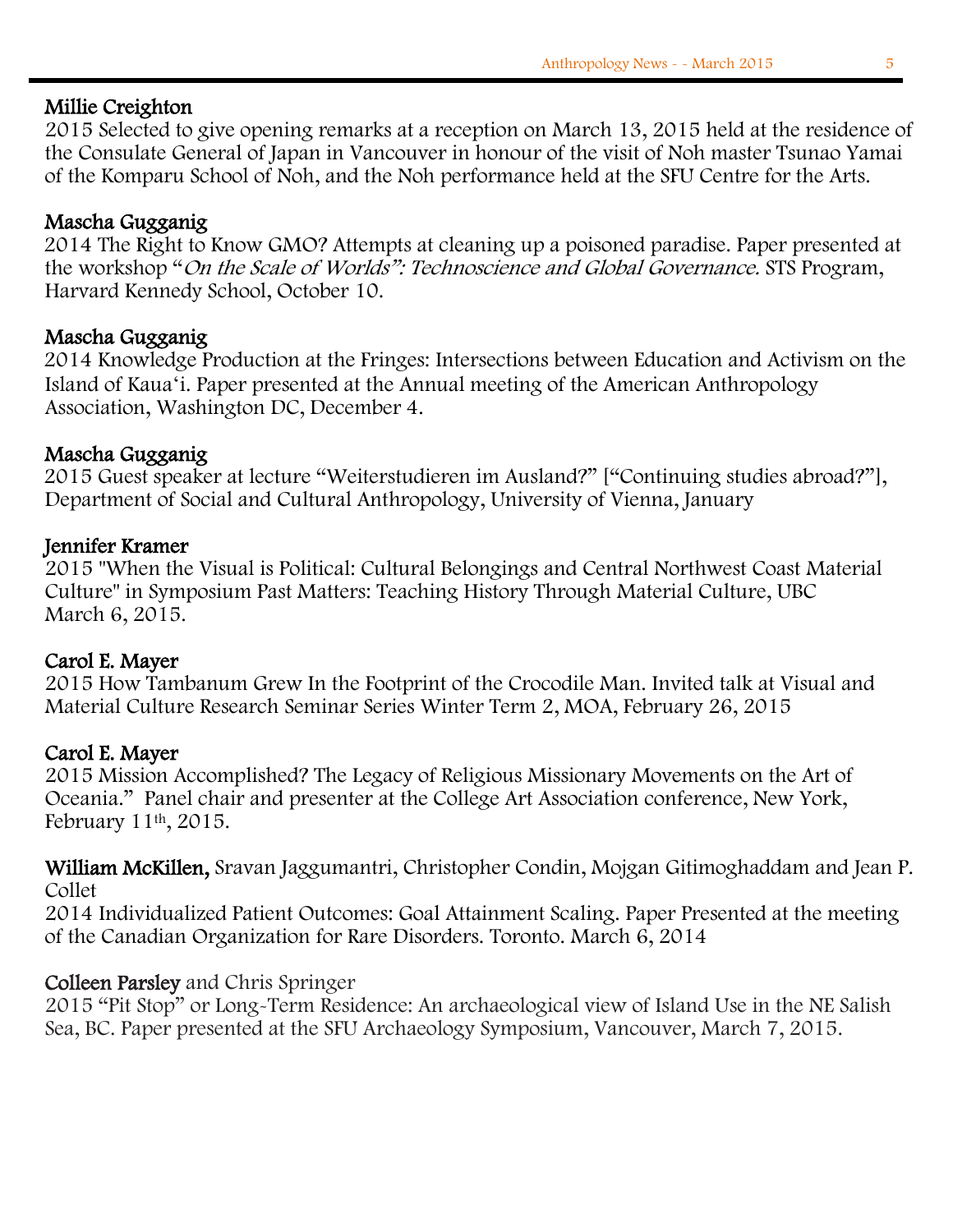#### Oralia Gómez-Ramírez

2015 Ethnohistories: Socio-Legal Battles of Trans Women in Mexico's "City of Freedoms". Paper presented at the 6th Latin America Research Group Workshop, University of Victoria, Victoria, Canada, March 14

## Mark Turin

2015 Keynote speaker at *iSchool@UBC Research Day 'Information & Responsibilities'* 6 March 2015. Lecture entitled 'And what of the Analogue Humanities? Lives, After-Lives and Responsibilities in Digital Anthropology,' IKBLC, UBC.

## Mark Turin

2015 Hugo Valentin lecture. Uppsala University, Sweden. 18 February.

## Mark Turin

2015 Invited Colloquium speaker 'Collaborations in Language', University of Victoria, Department of Linguistics, Clearihue C108, 19 March.

## Mark Turin

2015 'Digital Collections and Connections: DH @ UBC', UBC/SFU Digital Salon. 26 March.

## Mark Turin

2015 'Mother Tongue or Heritage Identity? Ethnicity, Belonging and Language in Sikkim' SACPAN 2015: South Asia Conference of the Pacific Northwest, Institute for Asian Research, UBC, 6-7 March.

## Mark Turin

2015 'Language Endangerment and Human Rights' poster with Ashli Akins, 4th International Conference on Language Documentation and Conservation (ICLDC 4), University of Hawai'i at Mānoa, 26 February-1 March.

## Mark Turin

2015 Invited Seminar 'Digital Tools, Ownership & Intellectual Property in Community-based Documentation Projects' 17 February 2015, Hugo Valentin Centre, Uppsala University, Sweden.

## Mark Turin

2015 Participant in Peter Wall Institute Theme Development Workshop, 'Exploring the Role of University Museums in Mobilizing Cultural Resources for Central Northwest Coast First Nations Cultural Revitalization', UBC, 23 March. Coordinator: Jennifer Kramer.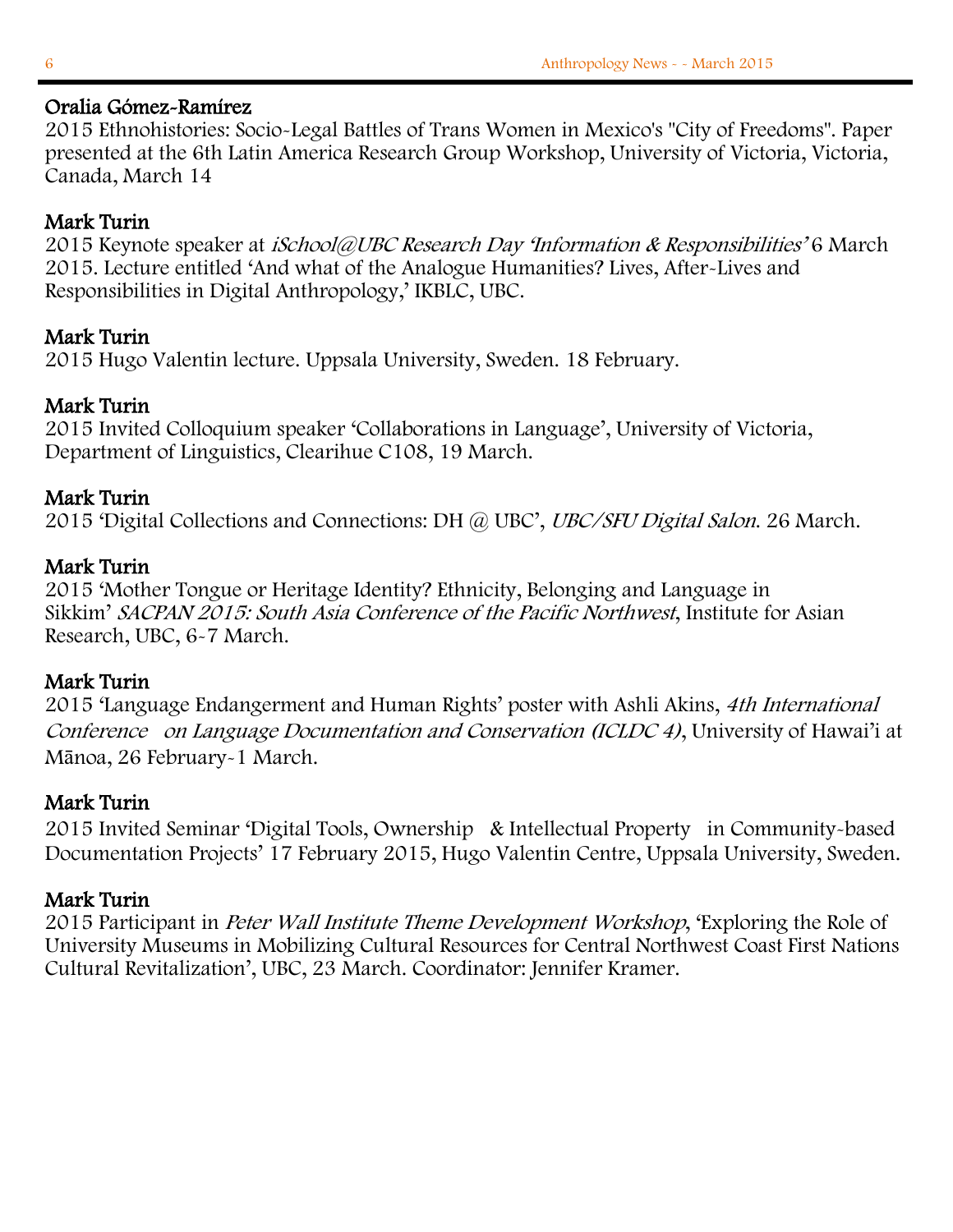# **Grants**

I

#### Jennifer Kramer, Grant PI

2015 Peter Wall Theme Development Workshop Funded: Exploring the Role of University Museums in Mobilizing Cultural Resources for Central Northwest Coast First Nations Cultural Revitalization, March 23, 2015.

#### Mark Turin

2015. TLEF Grant. Uncovering Indigenous Stories through Digital Tools at this "Place of Mind" \$50,000. Principal Applicant.

#### Mark Turin

2015. National Science Foundation (NSF# 1447886). Developing Standards for Data Citation and Attribution for Reproducible Research in Linguistics. Participant. USD \$98,407.

#### Mark Turin

2015-2019. Arcadia Fund. Kalmyk Cultural Heritage Documentation Project. Participant and Advisor. 4-year grant totaling USD \$1.25 million.

#### Mark Turin

2015. InterPARES Trust, iSchool @UCB, Co-Investigator.

## $\overline{a}$ **MOA Museum of Anthropology**

**c**'esna?>[m: the city before the city](http://moa.ubc.ca/portfolio_page/citybeforecity/) Pigapicha! 100 Years of Studio Photography in [Nairobi \(](http://moa.ubc.ca/portfolio_page/pigapicha/)through January 2016) MOA's Audain Gallery (through April 5, 2015)

Guided Tour: April 21, 2015, at 7:00 PM

**Online Resources** Public Programs

For find out more about Exhibitions and Events, please visit:<http://moa.ubc.ca/>